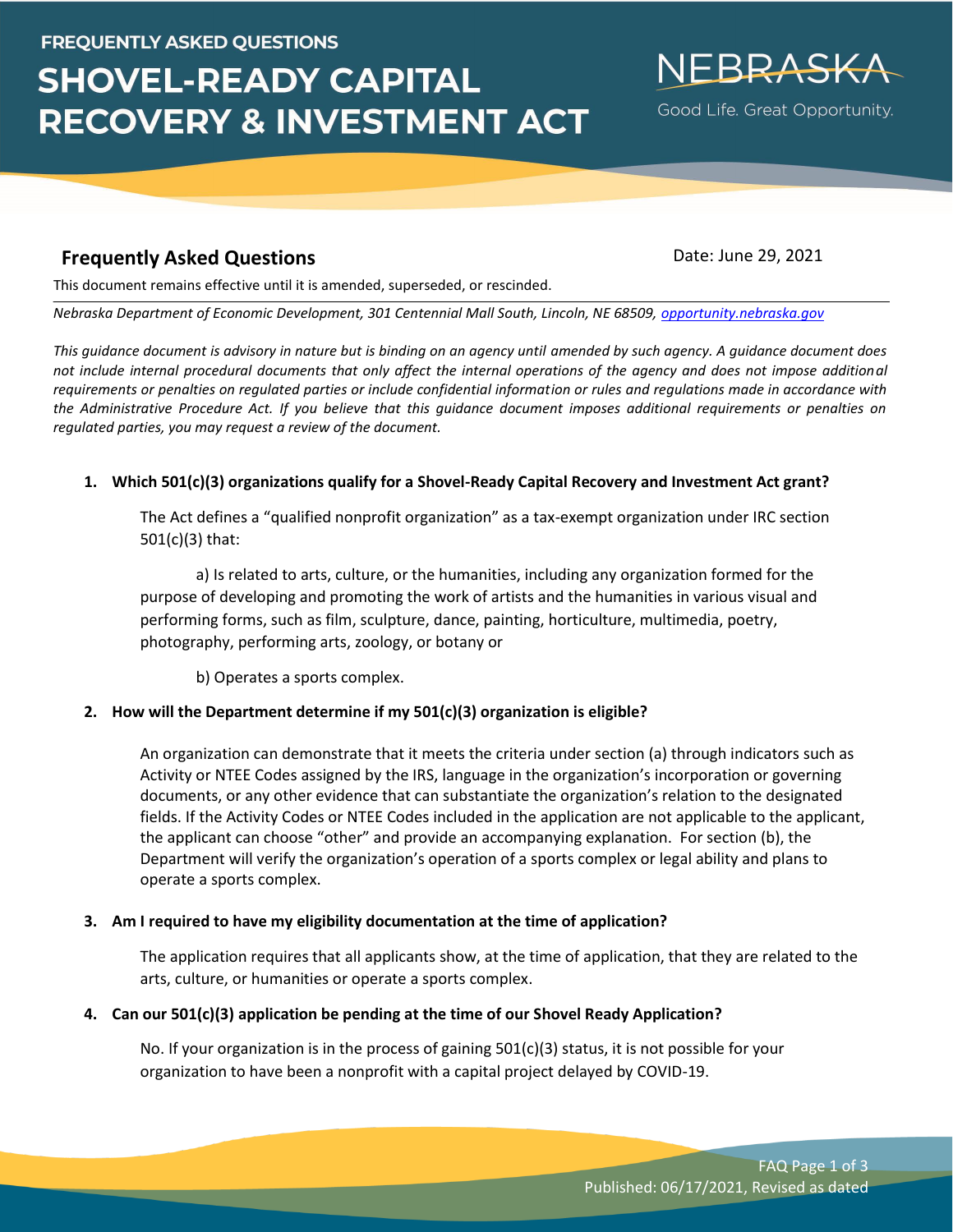## **5. Must qualified nonprofit organizations own the facilities or National Historic Landmark to be built, expanded, developed, or restored by its Capital Project?**

No. But the qualified nonprofit must have some capital interest in the property. Qualified nonprofit organizations must demonstrate that the completion of the Capital Project inures to its benefit. For example, this can be met by presenting the Department with documents such as agreements, leases, etc., demonstrating the organization's legal entitlement to possession and/or control of the property such that improvement of the property would benefit the qualified nonprofit organization.

#### **6. When can a grant application be filed?**

Applications may be submitted to the Department electronically beginning at 9 a.m. CT on July 1, 2021. The deadline for applying is 5 p.m. CT on July 15, 2021. Any applications received after this time will be considered late and ineligible for grant consideration.

#### **7. Can a qualified nonprofit organization apply for grants for more than one capital project?**

No. A qualified nonprofit organization may apply for a single grant under the act for a single capital project. Applicants should note that a "capital project" is a construction project to build, expand, or develop a new or existing *facility or facilities* or restoration work on a facility designated as a National Historic Landmark. Applicants will only be allowed to submit one application through AmpliFund, the Department's grant-management system.

#### **8. Will a qualified nonprofit organization be allowed to amend its application after submission?**

No. Because of the nature of this program, amendments cannot be allowed.

# **9. Can a qualified nonprofit organization use federal or state funds for the required match portion? Are there any restrictions on where "private funds" are obtained?**

Federal and state grant funds cannot be included as private match funds. Private funds are those not originally sourced from a federal, state, county, city, or other public taxing authority. For example, funds provided to a qualified nonprofit organization by a city from the city's sales tax revenue would not be considered private funds.

#### **10. What documentation is needed to show the amount of private funds expected for the capital project?**

As part of the application process, the qualified nonprofit organization must complete and provide the Match Ledger found at https://opportunity.nebraska.gov/program/shovel-ready-grants/. This documentation does not need to identify the names of donors.

#### **11. How will grants be awarded?**

The Shovel-Ready Capital Recovery and Investment Act requires the Department to consider applications in the order in which they are received. The Department will review and approve applications based on the time of submission by the applicant through AmpliFund, the Department's grant-management system.

# **12. If a qualified nonprofit organization began its fundraising campaign and initial phases of its capital project a few years ago but activity has been delayed, would the capital project already underway be eligible and would the funds already raised or invested into the capital project be considered for the required match?**